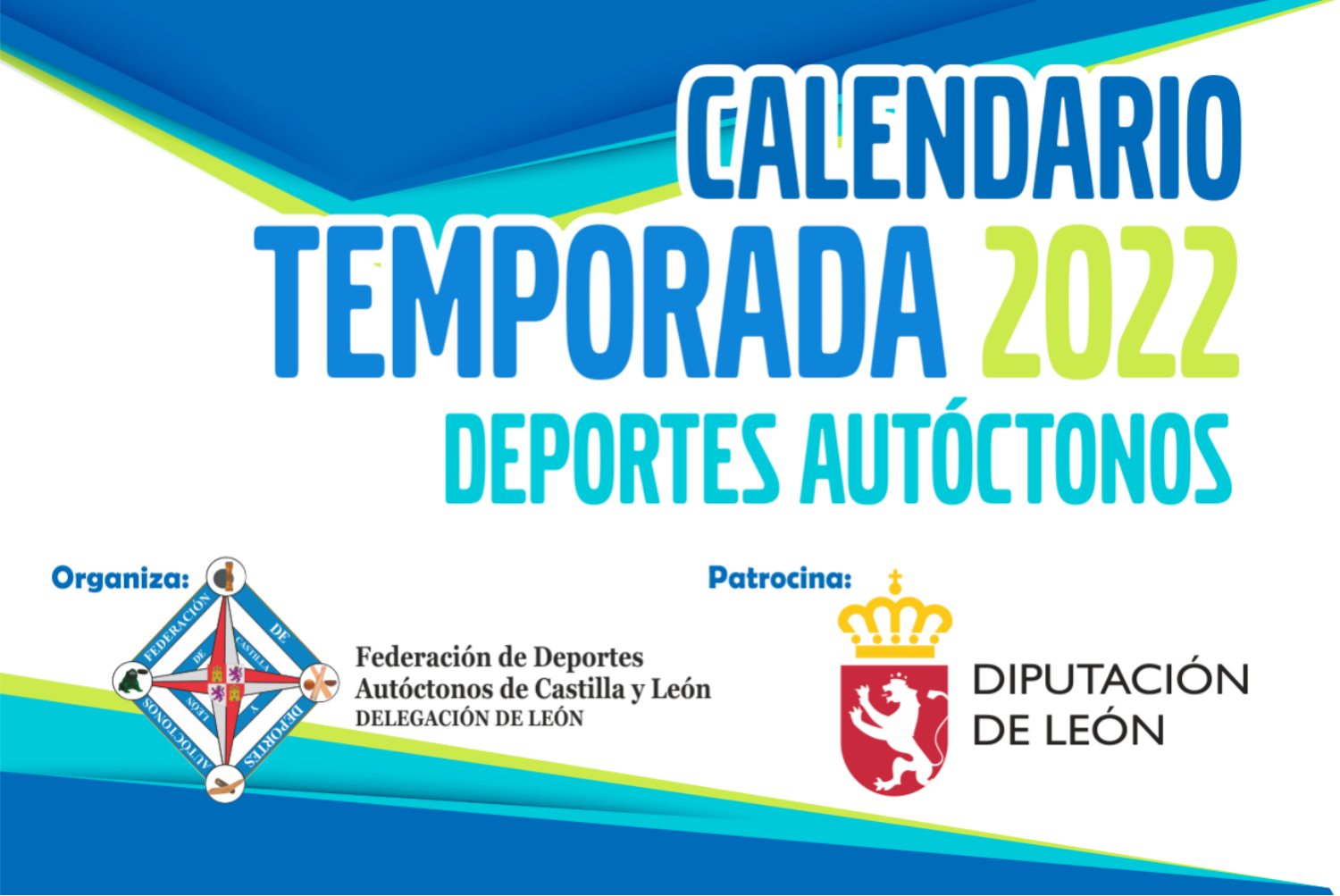## **MAYO**

| <b>DIA</b>        | <b>HORA</b> | <b>CONCURSO</b>                     | <b>LUGAR</b>     |  |
|-------------------|-------------|-------------------------------------|------------------|--|
| 14/05/2022 16:30H |             | CIRCUITO 1 <sup>ª</sup> - VET-BOLOS | <b>CIÑERA</b>    |  |
| 21/05/2022        | 16:30H      | CIRCUITO 1 <sup>ª</sup> - VET-BOLOS | <b>BOÑAR</b>     |  |
| 29/05/2022        |             | 11:00H PROVINCIAL SENIOR D-AUTOCT.  | <b>CISTIFRNA</b> |  |

## **JUNIO**

| 11/06/2022        | 17:00H | COPA DIPUTACION - BOLOS                     | PALAZUELO DE TORIO         |
|-------------------|--------|---------------------------------------------|----------------------------|
| 19/06/2022 11:00H |        | COPA DIPUTACION - BOLOS                     | I A ROBI A                 |
| 25/06/2022        | 10:30H | C.CIUDAD DE LEON D.AUTOC.                   | <b>B-5 DE OCTUBRE-LEÓN</b> |
|                   | 16:00H | CTO.AUTONOMICO B-LEONES B-5 DE OCTUBRE-LEÓN |                            |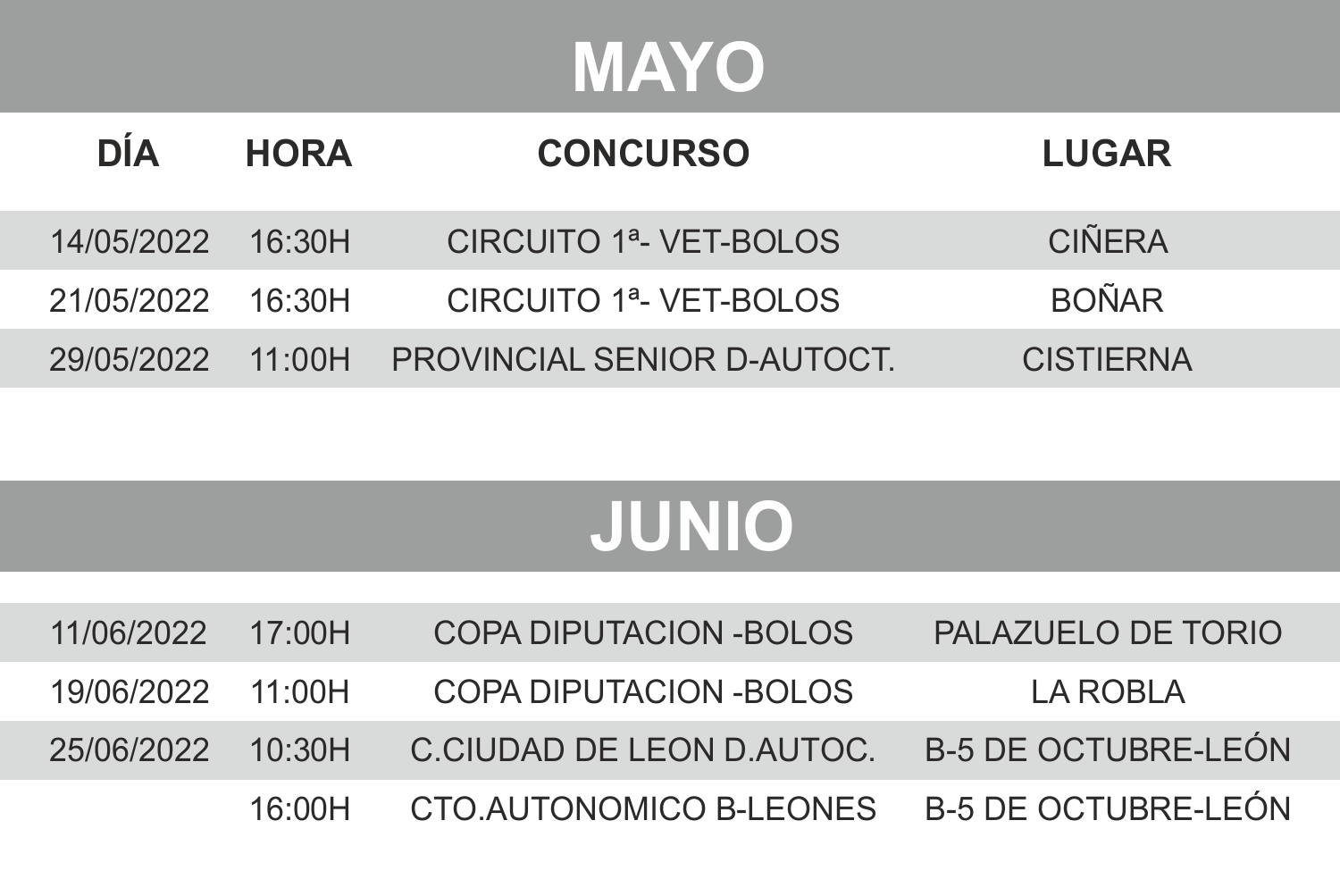# **JULIO**

| DÍA        | <b>HORA</b> | <b>CONCURSO</b>                    | <b>LUGAR</b>      |
|------------|-------------|------------------------------------|-------------------|
| 03/07/2022 | 11:00H      | COPA DIPUTACION-BOLOS              | CARRIZO DE LA R   |
|            | 11.00H      | PROVINCIAL SENIOR D ALITOCT        | CARRIZO DE LA R   |
|            | 17:00H      | CIRCUITO 1 <sup>a</sup> -VET BOLOS | CARRIZO DE LA R   |
| 09/07/2022 | 11:00H      | CTO PROV 1º I-VET - BOLOS          | <b>BOÑAR</b>      |
|            | 17:00H      | CTO PROV 1º P- BOLOS               | <b>BOÑAR</b>      |
| 17/07/2022 | 11.00H      | COPA DIPUTACION-BOLOS              | MATAI I ANA       |
| 24/07/2022 | 11.00H      | COPA DIPUTACION-BOLOS              | <b>VILLAMANIN</b> |
| 30/07/2022 | 11:00H      | PROVINCIAL SENIOR D.AUTOCT         | <b>CISTIFRNA</b>  |
|            | 17:00H      | COPA DIPUTACION-BOLOS              | <b>CISTIERNA</b>  |
| 31/07/2022 | 11:00H      | PROVINCIAL JUNIOR D.AUTOCT         | CARRIZO DE LA R   |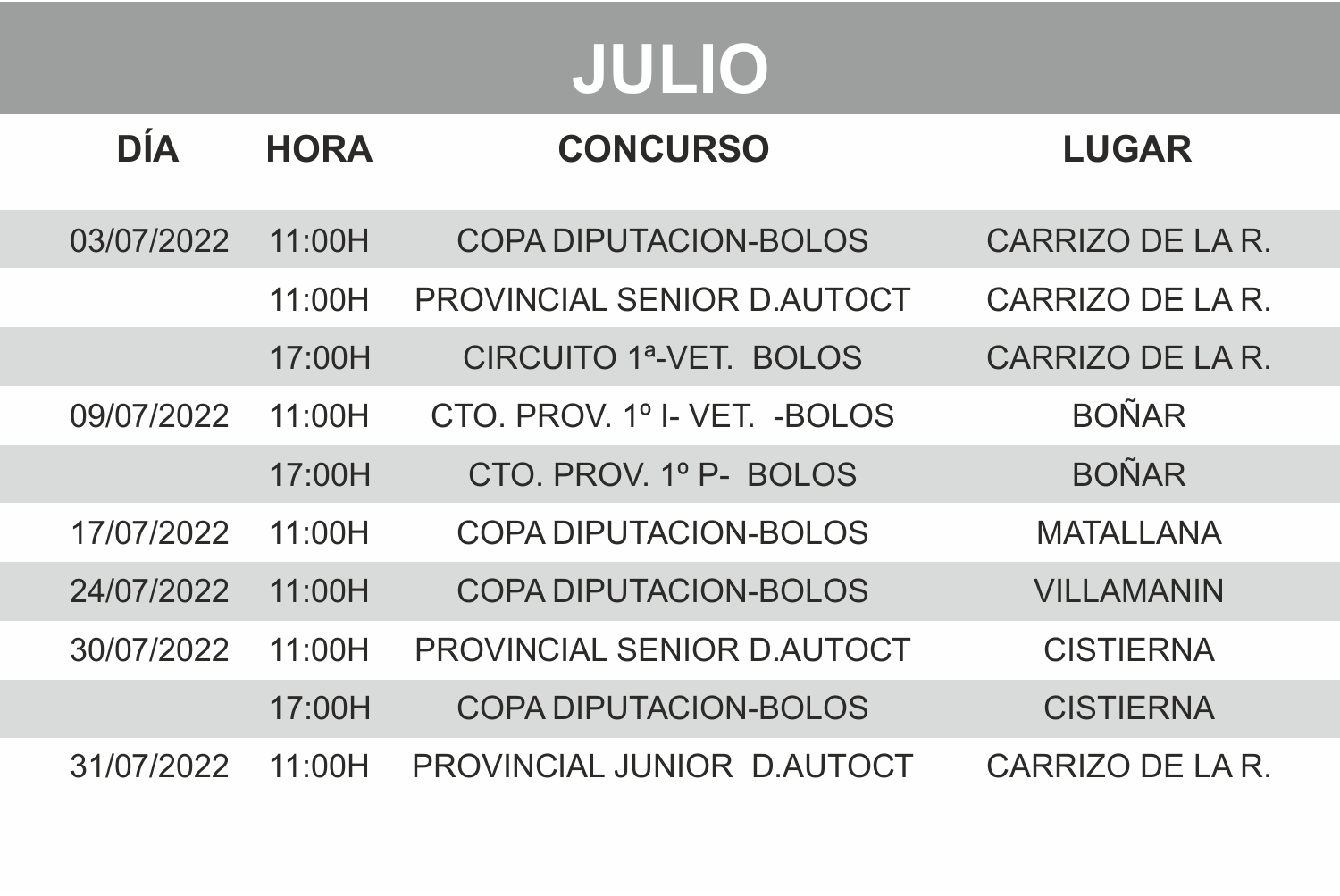## **AGOSTO**

| <b>DÍA</b> | <b>HORA</b> | <b>CONCURSO</b>                               | <b>LUGAR</b>        |
|------------|-------------|-----------------------------------------------|---------------------|
| 07/08/2022 | 11.00H      | <b>CONCURSO SENIOR</b><br><b>D.AUTOCTONOS</b> | VALDEPIÉLAGO        |
| 21/08/2022 | 11.00H      | <b>ENCUENTRO ESCUELAS</b><br>CYL-D.AUTOC.     | VILLAQUILAMBRE/LEON |
| 27/08/2022 | 10:30H      | CTO. DE ESPAÑA BOLOS                          | <b>CIÑERA</b>       |
|            | 17.00H      | CTO. DE ESPAÑA BOLOS                          | <b>CIÑFRA</b>       |



Federación de Deportes<br>Autóctonos de Castilla y León<br>DELEGACIÓN DE LEÓN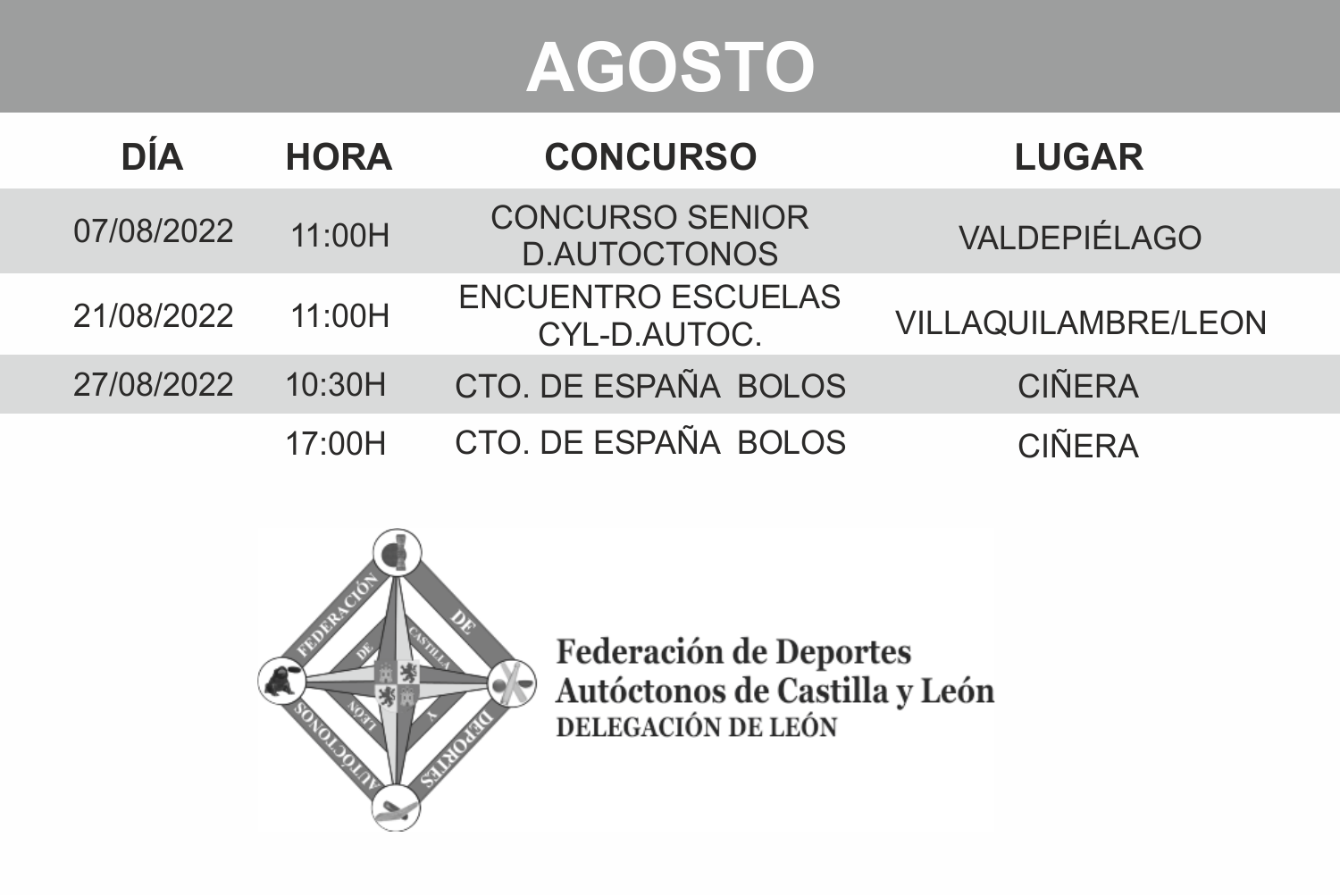#### **SEPTIEMBRE**

| DÍA        | <b>HORA</b> | <b>CONCURSO</b>                               | <b>LUGAR</b>      |
|------------|-------------|-----------------------------------------------|-------------------|
| 03/09/2022 |             | <b>FINAL LIGAS AUTON.</b><br>SENIOR D.AUTOCT. | <b>VALLADOLID</b> |
| 04/09/2022 | 11:00H      | <b>T-CIUDAD VS PUEBLOS BOLOS</b>              | B-POLIG10-LEÓN    |
| 17/09/2022 | 16:30H      | <b>MASTER NACIONAL</b><br><b>BOLO LEONES</b>  | LEÓN              |
| 24/09/2022 |             | FINAL LIGAS AUTON.<br>SENIOR D.AUTOCT.        | <b>PALENCIA</b>   |
| 25/09/2022 | 11:00H      | <b>CONCURSO SENIOR</b><br>DEPORTES AUTOCTONOS | CORDONCILLO       |



Federación de Deportes<br>Autóctonos de Castilla y León<br>DELEGACIÓN DE LEÓN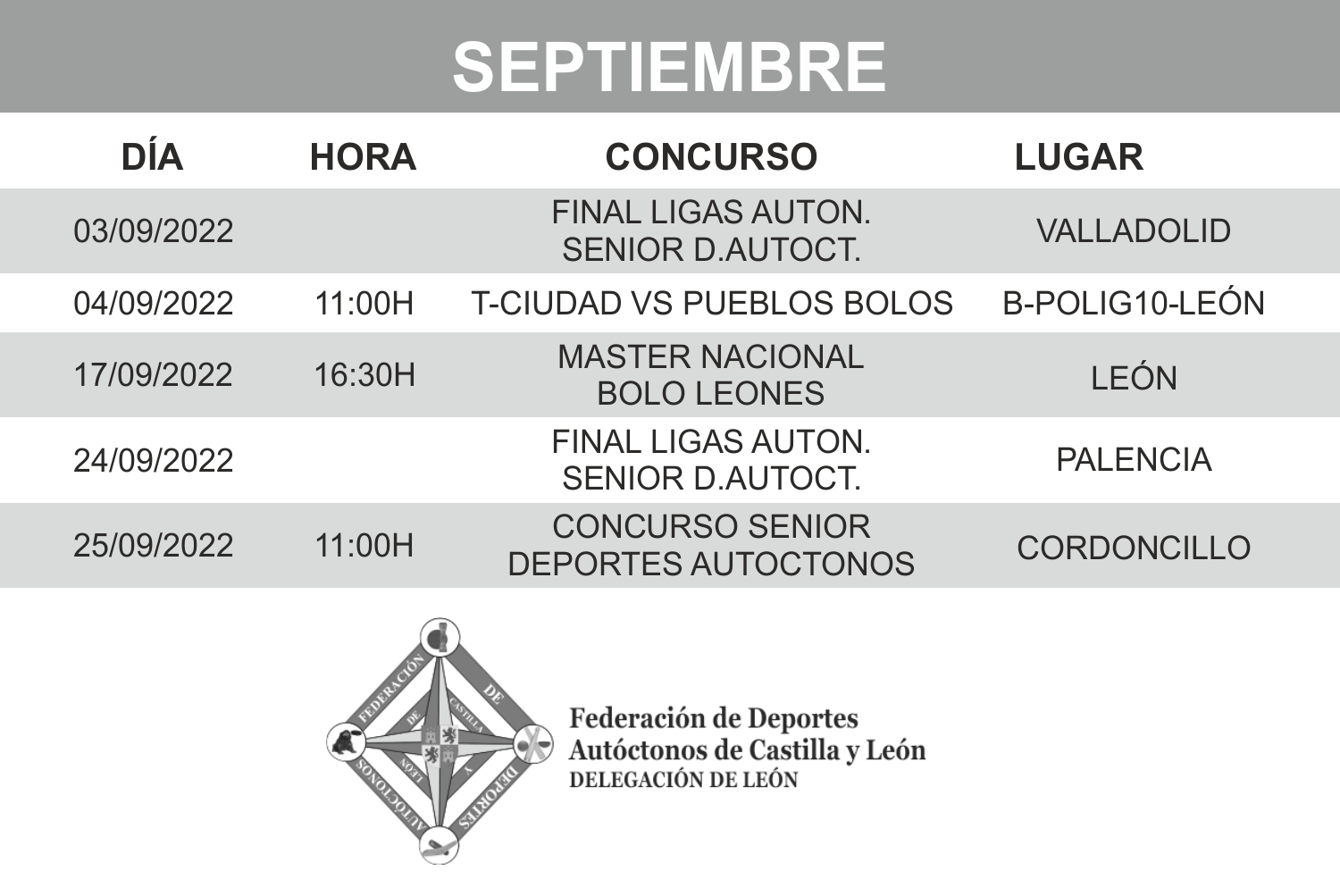## **OCTUBRE**

| DÍA        | HORA   | <b>CONCURSO</b>                                         | <b>LUGAR</b>             |
|------------|--------|---------------------------------------------------------|--------------------------|
| 01/10/2022 | 16:30H | CONCURSO S. FROILAN BOLOS                               | NOCEDO-LEÓN              |
| 02/10/2022 |        | CTO.AUTONOMICO<br>SENIOR DEPORTES AUTOC.                | VALLADOLID               |
|            |        | <b>NOVIEMBRE</b>                                        |                          |
| 19/11/2022 |        | <b>T-CAMPEÓN DE CAMPEONES</b>                           | I FÓN                    |
|            |        | <b>DICIEMBRE</b>                                        |                          |
| 03/12/2022 | 10:30H | T-NAVIDAD SENIOR BOLO LEONES                            |                          |
|            | 16:00H | T-NAVIDAD SENIOR DEPORTES AUTOCTONOS                    |                          |
| 11/12/2022 |        | <b>GALA FIN TEMPORADA</b>                               |                          |
|            |        | <b>OCTUBRE-NOVIEMBRE   LIGA DIPUTACION SENIOR BOLOS</b> | <b>BOÑAR-CIÑERA-LEÓN</b> |